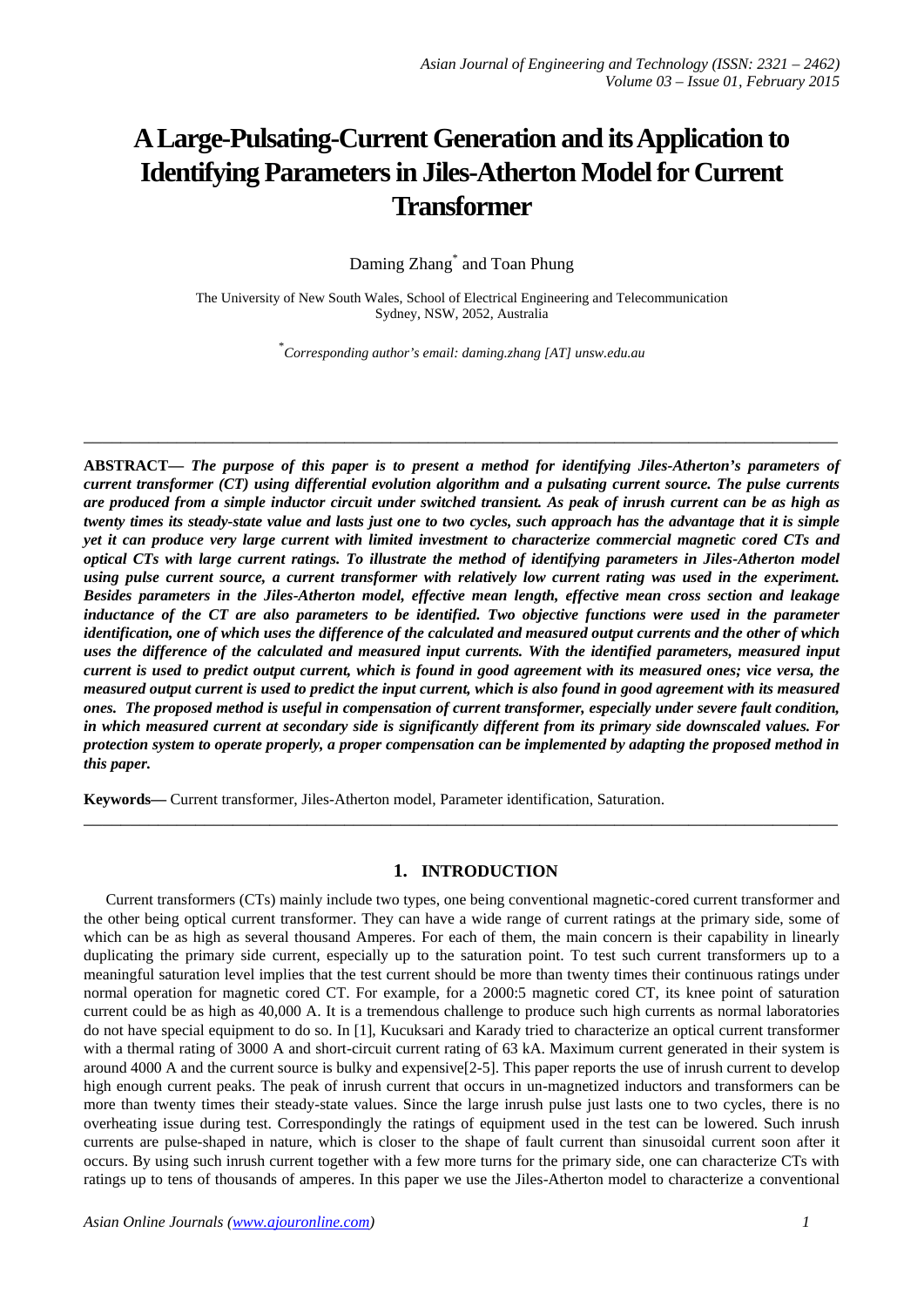magnetic-cored CT. A differential evolution method using results from the inrush current data has been adopted to identify Jiles-Atherton parameters for the CT[6-9].

The Jiles-Atherton model and Preisach model are two popular mathematical methods of simulating both the linear and non-linear performance of magnetic cores[10-13]. The advantage of the Jiles-Atherton model is that it can be described by several simple first-order equations, which can be readily incorporated into other equations describing the overall circuit. This paper will demonstrate how the Jiles-Atherton model can be utilized to characterize current transformers.

The differential evolution method is an easy-to-use, reliable and fast global optimizer[14-16]. Once initialized, differential evolution mutates and recombines the population to produce a population of trial vectors. In particular, differential mutation adds a scaled, randomly sampled, vector difference to a third vector. To complement the differential mutation search strategy, differential evolution also employs uniform crossover. Sometimes referred to as discrete recombination, (dual) crossover builds trial vectors out of parameter values that have been copied from two different vectors. If the trial vector has an equal or lower objective function value than that of its target vector, it replaces the target vector in the next generation; otherwise, the target retains its place in the population for at least one more generation. Differential evolution utilizes a set of objective functions in the optimization process. In this paper we use effective objective function for the differential evolution and use it to identify the parameters in the Jiles-Atherton model for a current transformer.

As the measured input and output currents contain noises which make the parameters extraction impossible, a wavelet de-noising method has been introduced to remove the noise.

The paper is organized as follows: In Section II, the Jiles-Atherton model is reviewed; In Section III, the circuit that produces high inrush current is introduced; Section IV describes the wavelet de-noising method to remove noise in the measured input and output currents of the current transformer under test; Section V presents differential evolution method to extract parameters in the Jiles-Atherton model. Section VI concludes the paper.

# **2. THE JILES-ATHERTON MODEL TO IDENTIFICATION OF PARAMETERS FOR CURRNET TRANSFORMERS**

#### *2.1 Current transformer representation using the Jiles-Atherton Model***[10-13]**

The non-linearity of the current transformer core is modelled using the Jiles-Atherton model as shown in Fig.1. As copper resistance and leakage reactance of the primary side have no influence on the CT performance, they are ignored in the equivalent circuit as shown in Fig. 1. But their counterparts in the secondary side do have influence. The copper resistance of CT at the secondary side under study was measured and is equal to 1.2  $\Omega$ . It is lumped with burden resistance. As it is impossible to separate the leakage inductance for either side, the leakage inductance *L* as indicated in Fig. 1 of the secondary side is left to be identified.

The basic equations for the current transformer in Fig. 1 are given by

$$
i_2(t) = i_1(t) / N \tag{1}
$$

$$
i_2(t) = i_{m2}(t) + i_L(t)
$$
 (2)

$$
v_m(t) = i_L(t) \cdot R + L \frac{di_L(t)}{dt}
$$
\n(3)



**Figure 1:** The current transformer model combining an ideal 1:*N* transformer model and a magnetizing branch modeled using a Jiles-Atherton model to capture non-linear and hysteresis effects.

#### *2.2 Jiles-Atherton Model*

A review of the dynamic Jiles-Atherton model [10-14] is provided in this section. The derivative of the irreversible magnetization against magnetic field intensity is given by:

$$
\frac{dM_{irr}}{dH} = \frac{M_{an}(H_e) - M_{irr}}{k \cdot sign\left(\frac{dH}{dt}\right) - \alpha \left[M_{an}(H_e) - M_{irr}\right]}
$$
\n(4)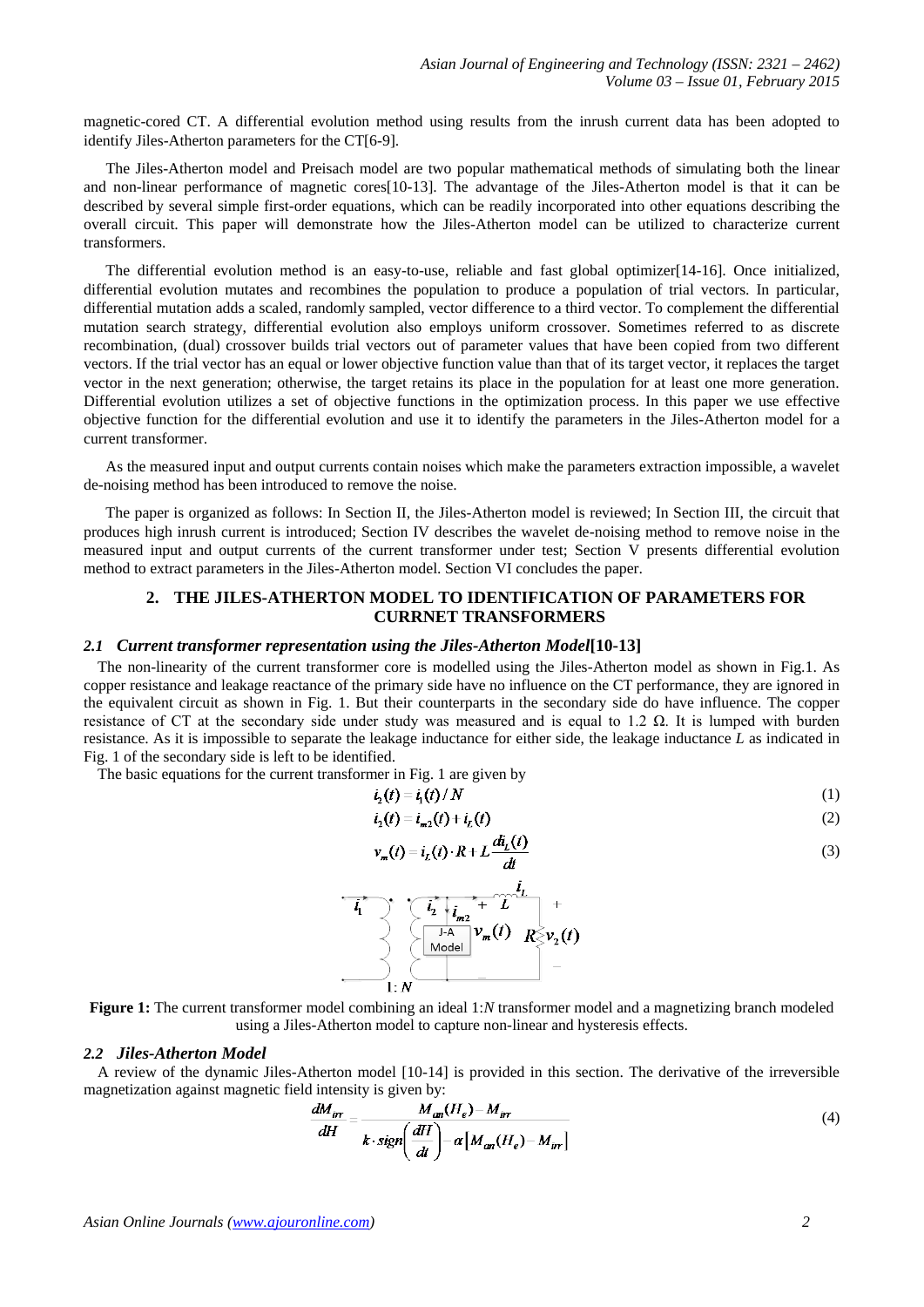where  $M_{irr}$  is the irreversible magnetization,  $M_{an}$  is the anhysteretic magnetization, *sign* is defined as  $sign(x) = 1$  for  $x \ge 0$  and  $sign(x) = -1$  for  $x < 0$ . The reversible magnetization,  $M_{rev}$ , is

$$
\frac{dM_{rev}}{dH} = c \left( \frac{dM_{an}}{dH} - \frac{dM}{dH} \right)
$$
\n(5)

where *M* is the total magnetization, and *c* is the coefficient of proportionality (a Jiles-Atherton parameter). The total magnetization is

$$
M = M_{irr} + M_{rev} \tag{6}
$$

 $H_e$  in (4) is the effective magnetic field which is expressed as

$$
H_e = H + \alpha \cdot M \tag{7}
$$

where *H* is the magnetic field in the core,  $\alpha$  is the inter-domain coupling factor (a Jiles-Atherton parameter). The flux density, *B*, is given by

$$
B = \mu_0 (H + M) \tag{8}
$$

where *H* is the magnetic field or magnetizing field, and  $\mu_0$  is the permeability of free space.

The anhysteretic magnetization  $M_{an}$  is described using the Langevin function:

$$
M_{an} = M_s \left( \coth \frac{H_e}{a} - \frac{a}{H_e} \right) \tag{9}
$$

$$
\frac{\partial M_{an}}{\partial H} = \frac{M_s}{a} \left[ 1 - \coth^2 \left( \frac{H_e}{a} \right) + \left( \frac{a}{H_e} \right)^2 \right] \tag{10}
$$

where  $M<sub>s</sub>$  is the saturation magnetic moment of the core material and *a* is a shape parameter; both Jiles-Atherton parameters.

Using (4)-(10), the following is derived

$$
M_{rev} = c(M_{an} - M) \tag{11}
$$

$$
\frac{dM}{dH} = \frac{1}{1+c} \frac{M_{an} - M_{irr}}{sign(\dot{H}) * k - \alpha (M_{an} - M_{irr})} + \frac{c}{1+c} \frac{dM_{an}}{dH}
$$
(12)

where  $M_{ar} - M_{irr}$  can then be expressed as  $(1+c)(M_{an}-M)$  and *k* corresponds to hysteresis loss and is expressed as  $k_0 + k_1 e^{-H^2/(2\sigma^2)}$  with three parameters  $k_0, k_1, \sigma$  to be identified.

When using the equation  $M_{rev} = c(M_{an} - M_{irr})$  instead of (11), one can come to the following expression for computing the derivative of *M* with *H*:

$$
\frac{dM}{dH} = (1-c)\delta \frac{M_{an} - M}{sign(H)k(1-c) - \alpha(M_{an} - M)} + c \cdot \frac{dM_{an}}{dH}
$$
\n(13)

where

$$
\delta = \begin{cases} 0, & \text{if } sign\left(H\right) \times (M_{an} - M) \le 0 \\ 1, & \text{otherwise} \end{cases}
$$
 (14)

In (13), the coefficient  $\delta$  is introduced as for line segments *ab* and *cd* in Fig. 2, all magnetization is reversible, and  $\delta=0$ for these two segments and  $M_{irr}$ =0 and  $M_{rev}$ = $cM_{an}$ .



**Figure 2:** Magnetization curves: Solid - Magnetization against magnetic field; Dotted - Anhysteretic magnetization against magnetic field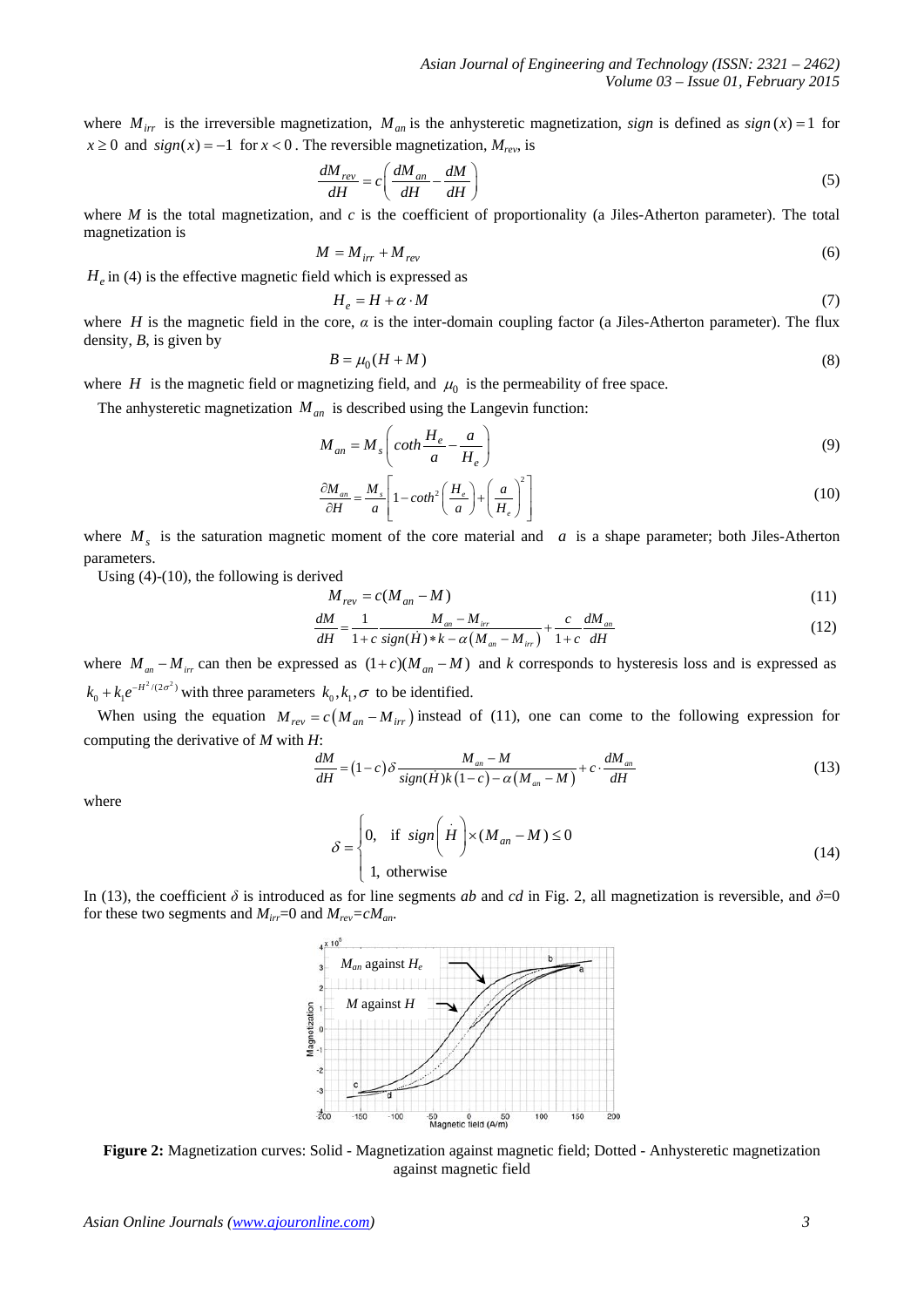*2.3 Computation of current transformer output current with a known Load Resistance and Primary Side Current* 



**Figure 3:** Flowchart for computing  $i_{m2}$ ,  $i_L$  and  $v_2$  with given  $i_2$ 

From Fig.1 the voltage across the Jiles-Atherton model is the magnetizing voltage:

$$
v_m(t) = R(i_2 - i_{m2}) + Ld(i_2 - i_{m2})/dt
$$
\n(15)

From Faraday's law, one has

$$
v_m(t) = N \frac{d\varphi}{dt} = \mu_0 N A \frac{d(H+M)}{dt}
$$
\n(16)

Since

$$
\frac{dM}{dt} = \frac{dM}{dH} \cdot \frac{dH}{dt} \tag{17}
$$

Then

$$
v_m(t) = \mu_0 N A \cdot \left(1 + \frac{dM}{dH}\right) \cdot \frac{dH}{dt}
$$
\n(18)

where *A* is the cross sectional area of the core and *N* is the number of turns at secondary side of current transformer. The primary side of current transformer is assumed to have one turn.

The current transformer core is assumed to be a toroid with an average diameter of *D* and an average circumference of *l.* Thus

$$
H = \frac{Ni_{m2}}{\pi D} \tag{19}
$$

From (15), (18) and (19) we get

$$
\frac{di_{m2}}{dt} = \frac{\pi D}{\mu_0 N^2 A} \cdot \frac{1}{1 + dM / dH} \cdot v_m(t)
$$
\n(20a)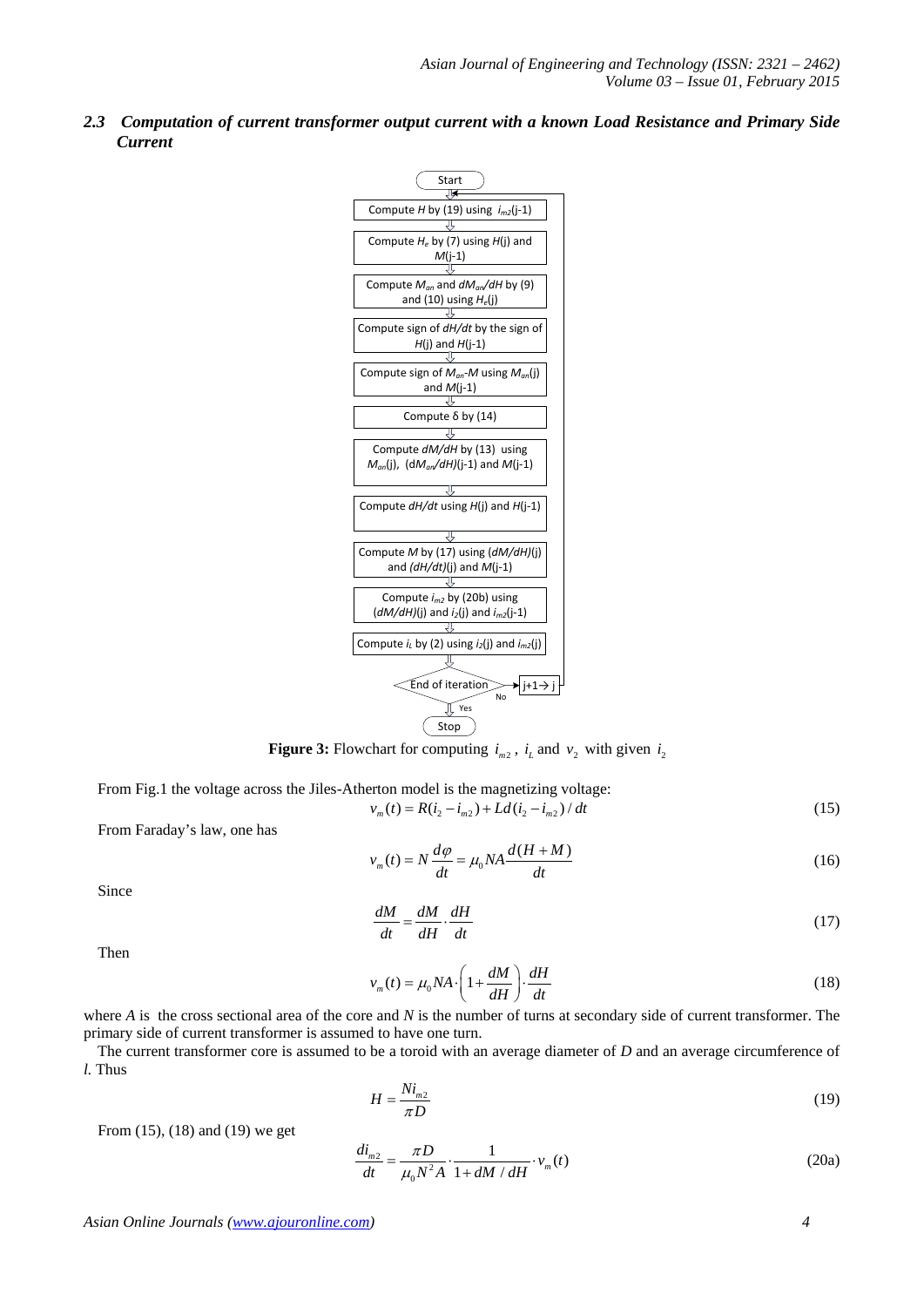Or, discretised,

$$
\frac{i_{m2}(j+1) - i_{m2}(j)}{\Delta t} = \frac{\pi D / (\mu_0 N^2 A)}{1 + dM / dH} \cdot v_m(t)
$$
\n(20b)

By solving (20b), one can work out  $i_{m2}$  then (15) computes the voltage  $v_2$  across the load. The detailed steps for computing  $i_{m2}$ ,  $i_L$  and  $v_L$  with a given  $i_2$  are shown in Fig. 3.

# 2.4 *Computation of Magnetizing Current i*<sub>*m*2</sub> *from a known Load Current and Load Resistance*

In a practical system,  $i_l(t)$  in Fig.1 is usually measured. In this section, we assume that  $i_l(t)$  and *R* are known. In our case, *R* is a combination of internal copper resistance at secondary side of CT and burden.

Compared with conventional Jiles-Atherton model described in Section II.B, inverse Jiles-Atherton model is more suitable for computing magnetizing current with known magnetizing voltage. In this part load information and load current are known, from which one can compute the magnetizing voltage  $v_m(t)$ . Hence inverse Jiles-Atherton model is adopted to work out magnetizing current  $i_m(t)$ , then input current  $i_2(t)$ .

The inverse Jiles-Atherton model can be described as follows:

$$
\frac{dM}{dB} = \begin{cases}\n\frac{\xi}{\mu_0 \left[1 + (1 - \alpha)\xi\right]} & \text{if } \delta_M = 0 \\
\frac{\eta}{\mu_0 \left[k \cdot \delta + (1 - \alpha)\eta\right]} & \text{if } \delta_M = 1\n\end{cases}
$$
\n(21)

where

$$
\delta_M = \begin{cases}\n0 & \text{if } \operatorname{sign}(dH/dt) \cdot \operatorname{sign}(M_{an} - M) < 0 \\
1 & \text{if } \operatorname{sign}(dH/dt) \cdot \operatorname{sign}(M_{an} - M) > 0\n\end{cases} \tag{22}
$$

$$
\xi = c \frac{dM_{an}}{dH_e},\tag{23}
$$

$$
\eta = (M_{an} - M) + k \cdot c \cdot \delta \cdot \frac{dM_{an}}{dH_e}
$$
\n(24)

and

$$
\delta = \begin{cases} 1 & \text{if } \operatorname{sign}(d\boldsymbol{B}/d\boldsymbol{t}) > 0 \\ -1 & \text{if } \operatorname{sign}(d\boldsymbol{B}/d\boldsymbol{t}) < 0 \end{cases}
$$
 (25)

$$
v_m(t) = N \frac{d\varphi}{dt} = NA \frac{dB}{dt}
$$
\n(26)

$$
B(t) = \frac{1}{NA} \int v_m(t)dt
$$
 (27)

$$
M(t) = \frac{1}{\mu_0 N A} \int v_m(t) dt - H(t)
$$
\n(28)

(19) can be further written as (29)

$$
Ni_{m2} = H \cdot (\pi D) \tag{29}
$$

$$
\frac{dH}{dB} = \frac{1}{\mu_0} - \frac{dM}{dB} \tag{30}
$$

$$
\frac{dH}{dt} = \frac{dB}{dt} \cdot \frac{dH}{dB} = \frac{v_m(t)}{NA} \cdot \frac{dH}{dB}
$$
\n(31)

$$
\begin{array}{cc}\n dt & dt & dB & NA & dB \\
\frac{dB}{dH} = 1/(dH/dB) & (32)\n\end{array}
$$

Eqn. (28) can be discretized as

$$
M(j+1) = \sum_{k=1}^{j+1} \frac{v_m(k)}{\mu_0 n A} \times \Delta t - H(j) + M_0
$$
\n(33a)

From the summation in (33a)

$$
SumMH(j+1) = SumMH(j) + v_m(j+1) \times \Delta t / (\mu_0 NA)
$$
\n(33b)

Then

$$
M(j+1) = SumMH(j+1) - H(j)
$$
\n(33c)  
\nEqn. (31) can be discretized as

$$
H(j+1) = H(j) + v_m(j+1) \cdot (dH/dB)(j+1) / (NA)
$$
\n(34)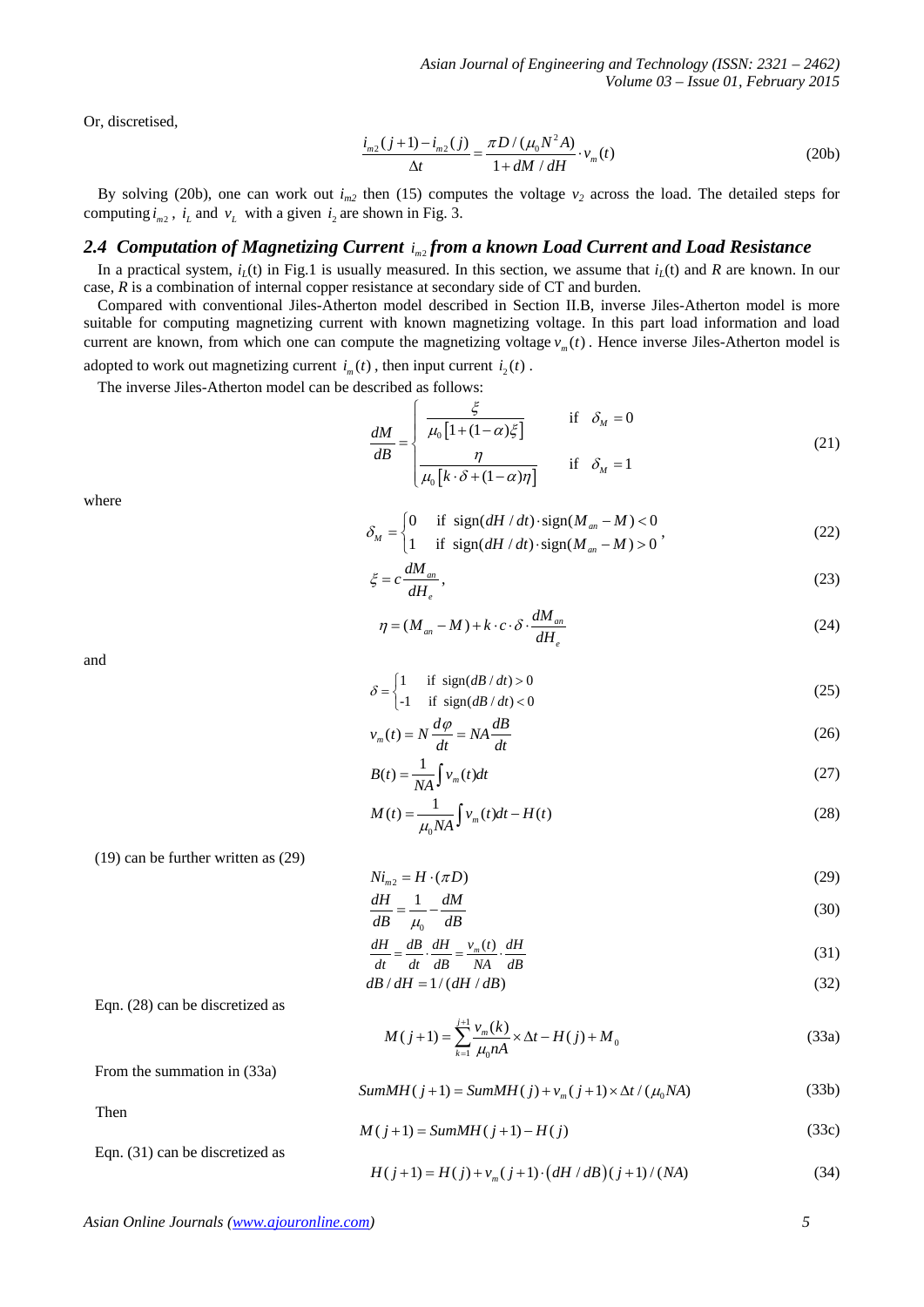*Asian Journal of Engineering and Technology (ISSN: 2321 – 2462) Volume 03 – Issue 01, February 2015*

Equation (32) can be discretized as

$$
B(j+1) = B(j) + [1/(dH/dB)(j+1)] \cdot [H(j+1) - H(j)] \tag{35}
$$

The flowchart for implementing this computation is shown in detail in Fig. 4 where the magnetizing voltage  $v_m(t)$  is treated as known. This is possible as the load current serves as known input to this subroutine.



**Figure 4:** Flowchart for computing  $i_{m2}$  and  $i_2$  with known  $v_2$  or  $i_L$ 

From Sections 2.2, 2.3 and 2.4, one can see that there are ten unknowns: *a*,  $\alpha$ ,  $c$ ,  $K_0$ ,  $K_1$ ,  $\sigma$ ,  $M_s$ , mean length *l* and mean cross sectional area *A*. As the CT under test is sealed in resin, its core dimensions are unknown and so the authors put them as parameters to be identified as well. In Section IV we will use differential evolution algorithm to identify all these parameters.

# **3. INRUSH CURRENT GENERATION FOR CHARACTERIZATION OF CURRENT TRANSFORMER**

Figure 5 shows the circuit that is to generate large pulse current. It consists of variable single-phase transformer, fixed ratio transformer of 240V/18V, point-of-wave switch, inductor L1 of 5.5mH and the current transformer under test. As the secondary side of conventional variac transformer can only take up to several amperes which is well less than the inrush current under test, a 240V/18V transformer is adopted whose secondary side could allow several hundred amperes current to flow.

The current transformer under test has the parameters as follows:

Primary side turns 20; secondary side turns 300;

Power rating: 2.5 VA;

Rated current at secondary side: 1 A;

Rated current at primary side: 15 A.

Class: 1.0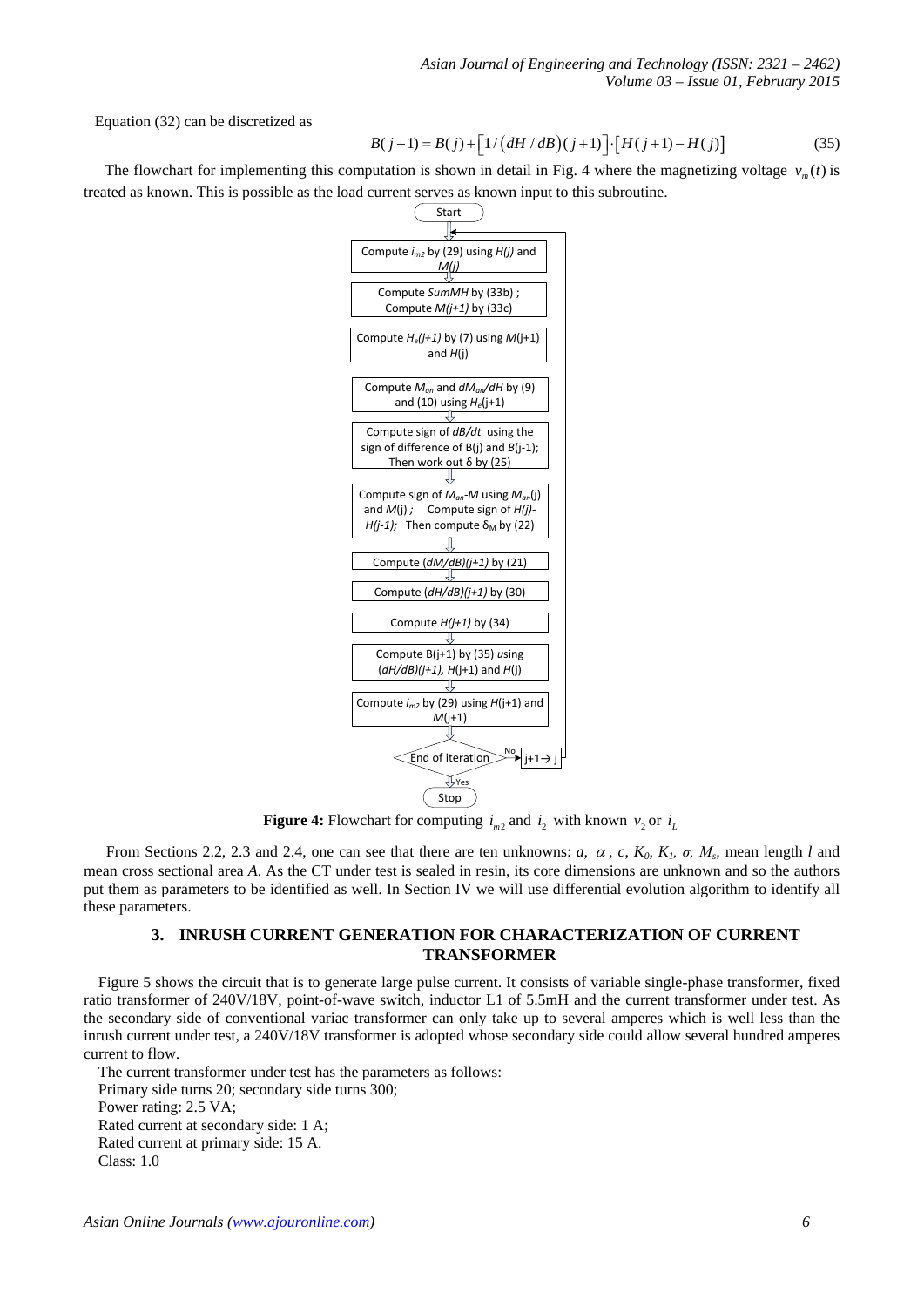The current transformer adopted here for study is a measuring current transformer instead of a protective current transformer and its rated current at the secondary side of CT is 1 A. The common working current range for such current transformer is up to around 120% of its rated current, beyond which the core presents saturation effect. The current at the secondary side during measurement is as high as several amperes, which is able to saturate the CT with a proper burden.

Although the method developed here is for characterizing the measuring current transformer, it can be applied for characterizing protective current transformers as well.

Corresponding experiment setup is shown in Fig. 6, where two current probes and a high-precision oscilloscope are used to measure primary and secondary currents. The oscilloscope is Lecroy Wwave Surfer 44MXs-B, which has a maximum sampling rate of 5 GS/s and a vertical accuracy of being better than  $\pm 1\%$ .

The two current probes used in the experiment are LEM PR30 and PR430. LEM PR30 has a accuracy level of  $\pm 1\%$  of reading  $\pm 2$ mA and its frequency response range is from DC to 100kHz. LEM PR430 has a accuracy level of  $\pm 1$ % of reading and its frequency response range is from DC to 20kHz. LEM PR20 can measure current as high as  $\pm 30$ A with the specified accuracy while LEM PR430 can measure current as high as  $\pm 400$ A with its specified accuracy. Such measurement ranges are sufficient for the measurement done in this paper as the current at the secondary side of CT is only several amperes and the current at the primary side of CT is less than  $\pm 200$  amperes. Furthermore the frequency components of the currents are well less than 20kHz. Hence the chosen two current probes can satisfy the accuracy requirement of measurement.



**Figure 5:** Experimental circuit for large pulse current generation



**Figure 6:** Experimental setup for CT characterization

Assume that the voltage across the secondary side of fixed-turn transformer (240V/18V) is  $v(t) = \sqrt{2}V \sin \omega t$  in Fig. 5. If we neglect the core losses and the winding resistance, the flux in the inductor L1 in the circuit can be deduced as follows,

$$
\Phi = \frac{1}{N} \int_{t_0}^t v(t) dt = -\frac{\sqrt{2V}}{\omega N} \left[ \cos \omega t - \cos \omega t_0 \right]
$$
 (36)

where  $t_0$  is power-turn-on moment by pressing point-of-wave switch.

If the inductor is powered when the source voltage is at peak or  $\omega t_0 = \pi/2$ , then

$$
\Phi(t) = -\frac{\sqrt{2}V}{\omega N} \left[ \cos \omega t - \cos \omega t_0 \right] = -\frac{\sqrt{2}V}{\omega N} \cos \omega t \,. \tag{37}
$$

For this case, there is no inrush current that flows and the system is in steady state from the start. If the inductor is magnetized when the source voltage is at zero or  $\omega t_0 = 0$ , then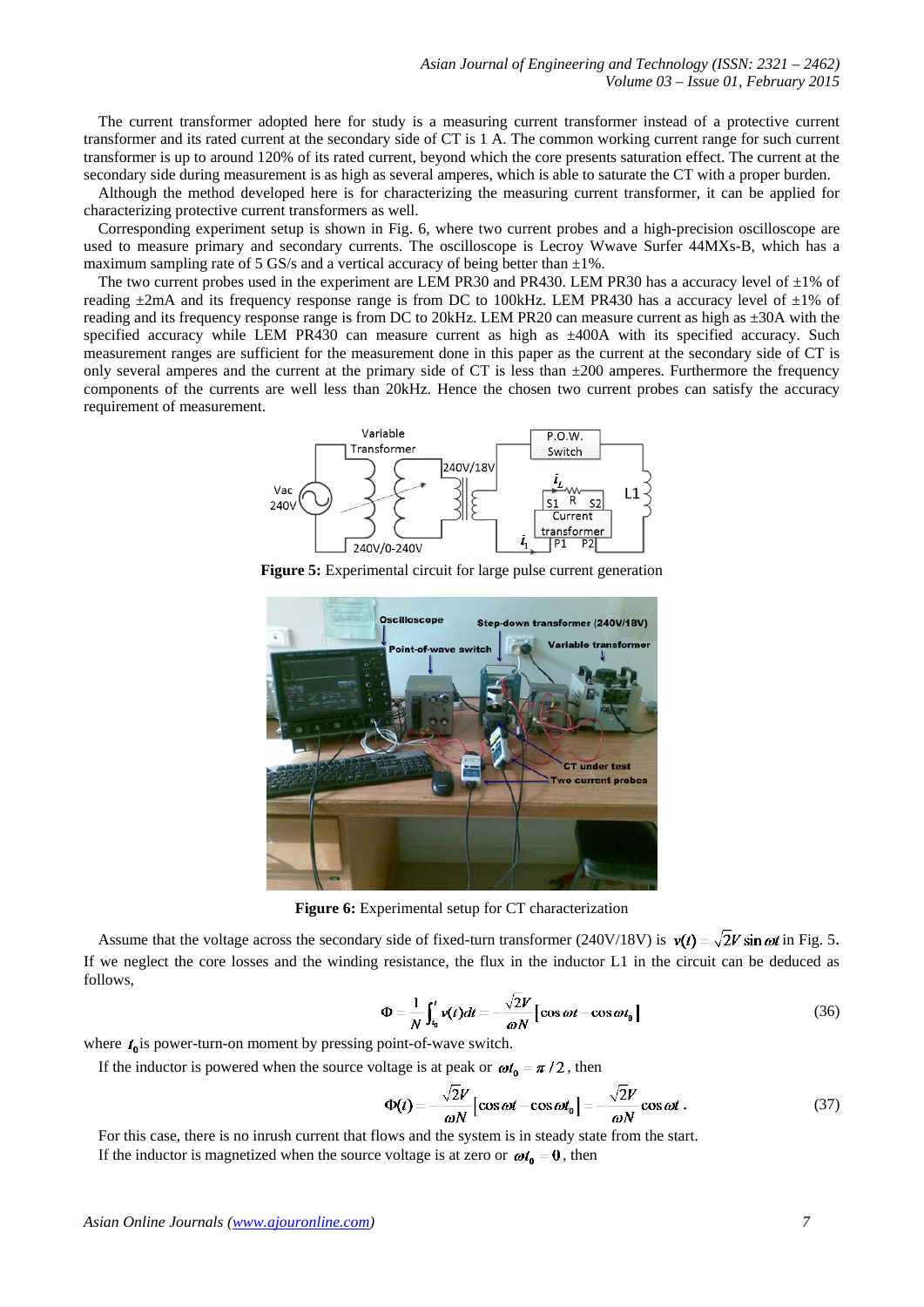*Asian Journal of Engineering and Technology (ISSN: 2321 – 2462) Volume 03 – Issue 01, February 2015*

$$
\Phi(t) = -\frac{\sqrt{2}V}{\omega N} \left[ \cos \omega t - \cos \omega t_0 \right] = \Phi_m \left( 1 - \cos \omega t \right). \tag{38}
$$

The peak flux has doubled and the corresponding peak magnetizing current can be very large because of core saturation.

By using the Jiles-Atherton model described in Section II, such phenomenon of inrush current can be modelled in Simulink. The diagram of Simulink implementation is shown in Fig. 7, where the non-linear inductor model is shown in the rectangular box with symbol of L. Figure 8 shows one case of simulated maximum inrush current.



**Figure 7:** Modelling of inrush current using Simulink



# **4. MEASUREMENT OF CURRENTS OF PRIMARY AND SECONDARY SIDES OF A CURRENT TRANSFORMER AND THEIR DENOISING USING WAVELET TRANSFORM**

As shown in Fig. 6, a large inrush current generation circuit was built in our laboratory. Current transformer is connected as shown in the figure with large pulse current  $i_l$  flowing through its primary side as indicated by P1 and P2. Its secondary side current is indicated as  $i<sub>L</sub>$  flowing through the burden, a pure resistor with variable values. The measured currents  $i_l$  and  $i_l$  contain noise which makes them not suitable for extraction of parameters in the Jiles-Atherton model. Hence a de-noising technique, wavelet analysis was used in this paper to remove the noise.

Wavelet analysis is a signal processing method in time-frequency domain. Similar to Fourier transforms which generate the projection of signal in frequency domain, wavelet analysis is the projection in time-frequency domain. It is an approximation of original signal by linear combination of wavelets.

Wavelet analysis has been widely used in many engineering fields, such as fault detection, image processing, chemical signal analysis, and so on. Generally, the wavelet de-noising procedure involves three steps[16-18]:

1) Decomposition. Wavelet transform is used here to decompose the polluted signal. Transform method, wavelet base and decomposing level are selected.

2) Thresholding. Threshold is chosen to be applied on all detail coefficients.

3) Reconstruction. To reconstruct signal by original approximate coefficients and all modified detail coefficients.

Multi-resolution analysis was adopted in the decomposition in our case. Multi-resolution analysis is a type of discrete wavelet transform using series of filter pairs. Each filter pair divides signal into high and low frequency band which are also called detail and approximate parts, respectively. The fundamental of multi-resolution is shown in Fig. 9 where *f* is the original signal, A and D stand for approximations and details respectively. The approximate coefficients with lowest frequency  $(A_3)$  will be kept in order to reconstruct de-noised signal with modified  $D_1$ ,  $D_2$ , and  $D_3$ .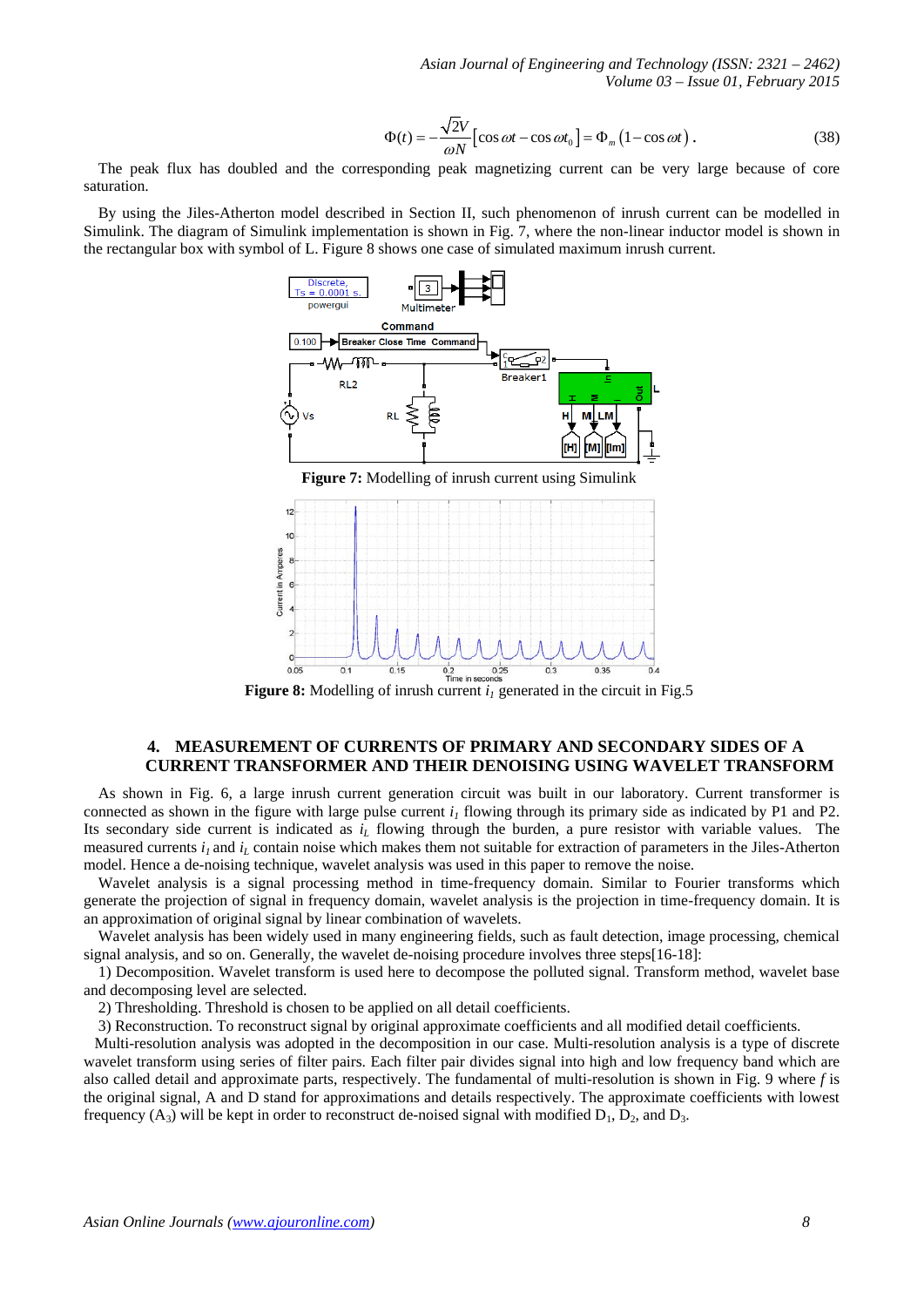

**Figure 9:** Fundamental of multi-resolution analysis

In our analysis Debauchy 16 with a level of 12 was adopted to de-noise the measured primary and secondary side currents. Figures 10 and 11 show a set of noised and de-noised input and output currents.



**Figure 10:** Noised and de-noised input current  $i_l$  with a burden of 1.2  $\Omega$ 



**Figure 11:** Noised and de-noised output current  $i_L$  with a burden of 1.2  $\Omega$ 

# **5. PARAMETERS' EXTRACTION USING DIFFERENTIAL EVOLUTION METHOD**

The objective functions are calculated from the difference of measured and calculated magnetizing currents.

$$
Obj_{1} = \sqrt{\left\{\sum_{j=1}^{N} \left[i_{mm1}(j) - i_{mc1}(j)\right]^{2}\right\}} / N
$$
\n(39)

$$
Obj_2 = \sqrt{\left\{ \sum_{j=1}^{N} \left[ i_{mm1}(j) - i_{mc2}(j) \right]^2 \right\} / N}
$$
\n(40)

where  $i_{mm}$  is the difference between  $i_2$ , the measured primary side current referred to the secondary side and the measured secondary current  $i_L$  as shown in Fig. 1;  $i_{mc1}$  is the difference between the measured  $i_2$  and calculated output current  $i_L$  with known  $i_l$  by using the method in Section II.C;  $i_{mc2}$  is the difference between the calculated  $i_2$  with known load current *i<sub>L</sub>* by using the method in Section II.D and the measured load current *i<sub>L</sub>*.

Figure 12 shows the flowchart for using differential evolution to identify all ten parameters. Figure 12(a) is the main program flowchart, in which de-noised signals are loaded and algorithm of differential evolution is called. Figure 12(b) is the Flowchart of differential evolution algorithm, where the objective function is called. Figure 12(c) is flowchart of subroutine of objective functions.

Table I shows (a) lower and upper limits of Jiles-Atherton parameters with reference to [10] and (b) limits on dimensional parameters. Although the dimensions are unknown for the CT under test, approximate ranges for them are estimated, where the range of leakage inductance for the secondary side is also given. The total leakage inductance referred to secondary side was measured by short-circuiting primary side. The measured total leakage inductance is 21 mH. This CT under study is manufactured by a non-commercial company and does not incorporate means of containing leakage inductance as in conventional commercial CTs. Hence its leakage inductance is large.

To identify all the parameters listed in Table I, one needs to use properly-considered input and output currents. For example, if currents lead to negligible magnetization, then there is no possibility of identifying the ten parameters as the input to output ratio will simply be the turns ratio, 15, and the magnetizing current is almost zero percent of burden current. If the current causes deep saturation, then it is also difficult to obtain accurate values of ten parameters as the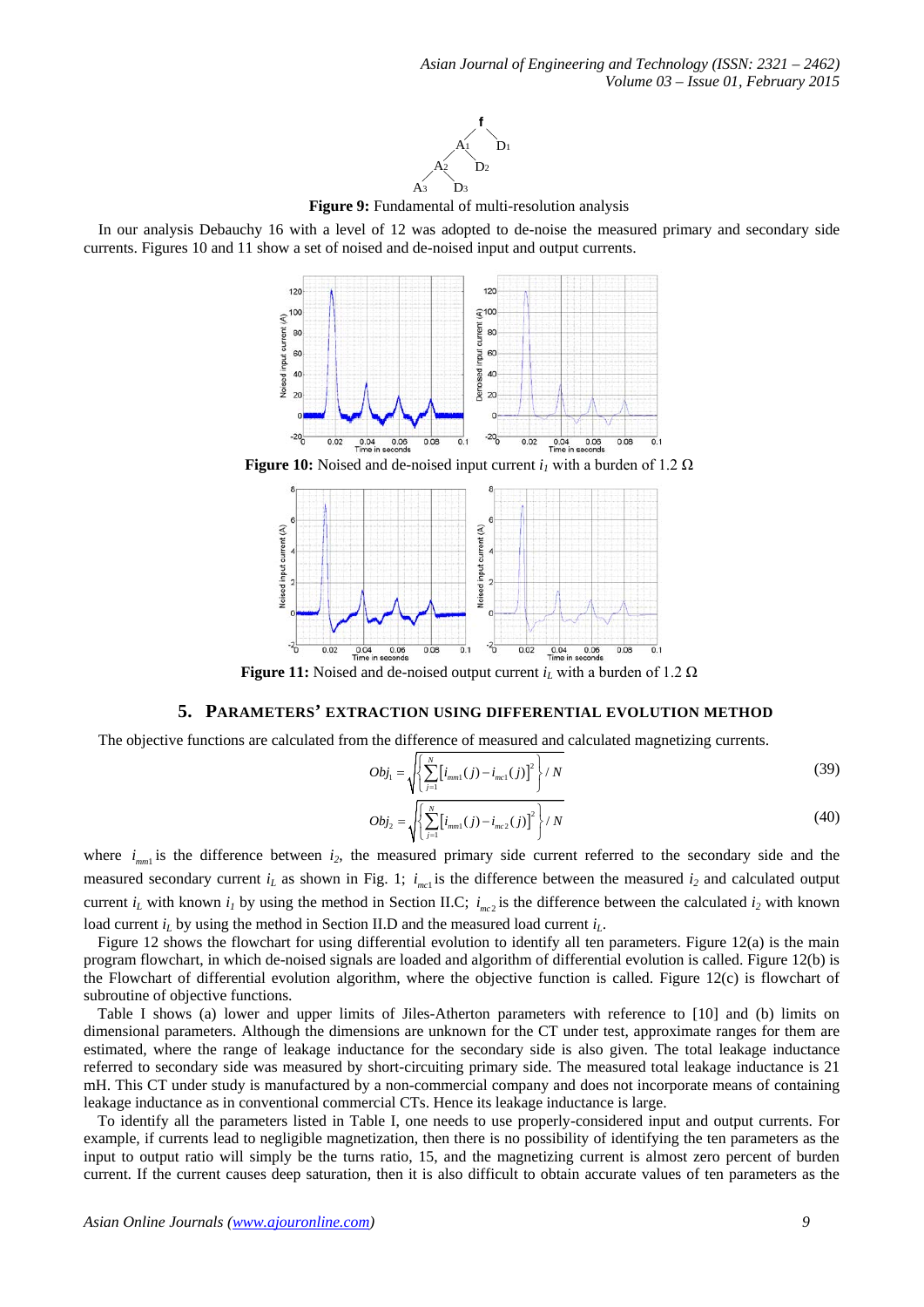Jiles-Atherton model does not work well under heavy saturation. The suitable values for parameter identification fall in such range that magnetizing current is from 10% to 30% of burden current. By following this criterion, one set of measured values has been adopted to identify the ten parameters.

Measured values shown in Figs. 13 and 14 are the input and output currents used in the parameter identification. The identified values of ten parameters are shown in Table II. By using the identified parameters and following procedures given in Fig. 3, with given measured input current as shown in Fig. 13, the output current is calculated and shown in Fig. 13, from which one can see that they agree with each other very well. In a similar way, by using the identified parameters and following procedures given in Fig. 4, with the measured output current as shown in Fig. 13, the input current is calculated and shown in Fig. 14, from which one can see that it agrees well with the measured input values.

| Parameter   | a<br>A/m | α<br>$1E-3$ | с   | $K_0$<br>A/m | $K_I$<br>A/m | $\sigma$ | $M_{\rm s}$<br>kA/m |
|-------------|----------|-------------|-----|--------------|--------------|----------|---------------------|
| Lower limit | 100      | 0.10        | 0.1 | 100          | 10           | 10       | 1000                |
| Upper limit | 2000     | 20          | 1.5 | 2000         | 2000         | 2000     | 1600                |

**Table1A:** Lower and upper limit of parameters in J-A model

**Table1B:** Lower and upper limit of parameters for dimensions and leakage inductance



**Figure 12:** (a) Flowchart of main program; (b) Flowchart of differential evolution algorithm; (c) Flowchart of objective function

To verify the validity of the identified parameters, more calculation has been done. Figure 15 shows a different level of magnetization with the burden of 2.2  $\Omega$ . One can see from it that with the input current given, the traced output currents agree well with the measured values. Absolute differences between the traced and measured output currents, and between measured input current divided by CT ratio and measured output current in this case and corresponding percentage difference are shown in Fig. 16. The percent values in Fig. 16 were calculated by using maximum of the measured output current, which occurs around 0.024 s as shown in the right-hand-side graph of Fig. 15. From Fig. 16 one can see that the error with compensation or from the traced one is very small. In contrast without compensation the error is significant and can be as high as 18%. This shows the validity of developed method and necessity of compensation. Nevertheless the compensation is not perfect. Further improvement will be done in the future.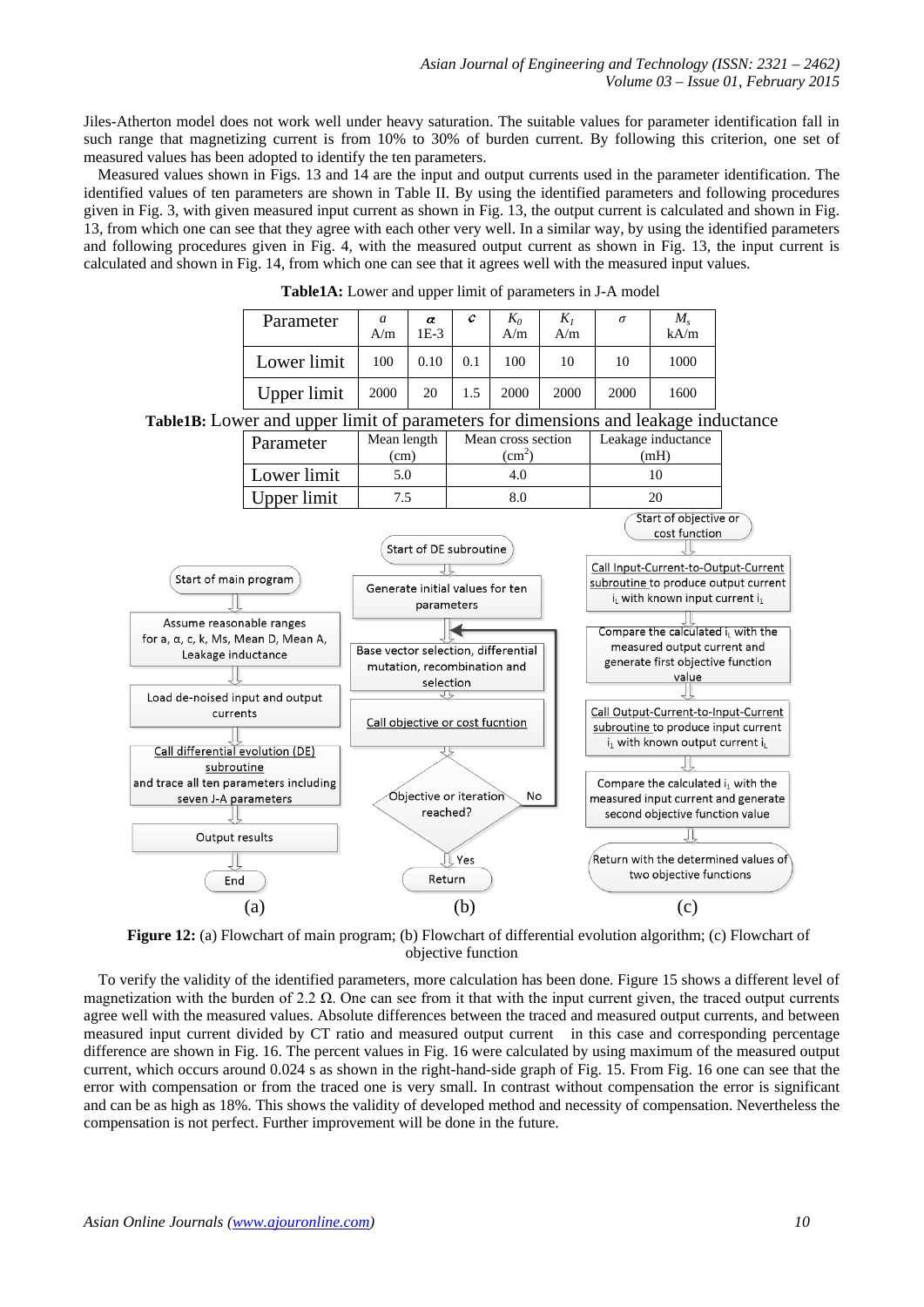

**Figure 13:** Measured output currents used for parameters' extraction with a burden of 2.2 Ω and its calculated output current with the identified parameters<br>  $_{\text{Red: Measured: Blue: Calculate}}$ 



**Figure 14:** Measured input currents used for parameters' extraction with a burden of 2.2 Ω and the calculated input current with the identified parameters

| <b>Table 2A:</b> Lower and upper limit of parameters in J-A model |  |  |  |  |
|-------------------------------------------------------------------|--|--|--|--|
|                                                                   |  |  |  |  |

| Parameter            | a<br>A/m | $\alpha$<br>1E-3 | $\sqrt{2}$ | $K_0$<br>A/m | A/m  | σ     | М.<br>kA/m |
|----------------------|----------|------------------|------------|--------------|------|-------|------------|
| Identified<br>values | 1089     | 0.60             | 0.55       | 454          | 83.1 | 400.1 | 1430       |

**Table 2B:**Lower and upper limit of parameters for dimensions and leakage inductance

| Parameter            | Mean length | Mean cross      | Leakage inductance |
|----------------------|-------------|-----------------|--------------------|
|                      | (cm)        | section $(cm2)$ | mH                 |
| Identified<br>values | 6.35        | 6.77            | 12.24              |



**Figure 15:** Calculation of output current with known input current and a burden of 2.2 Ω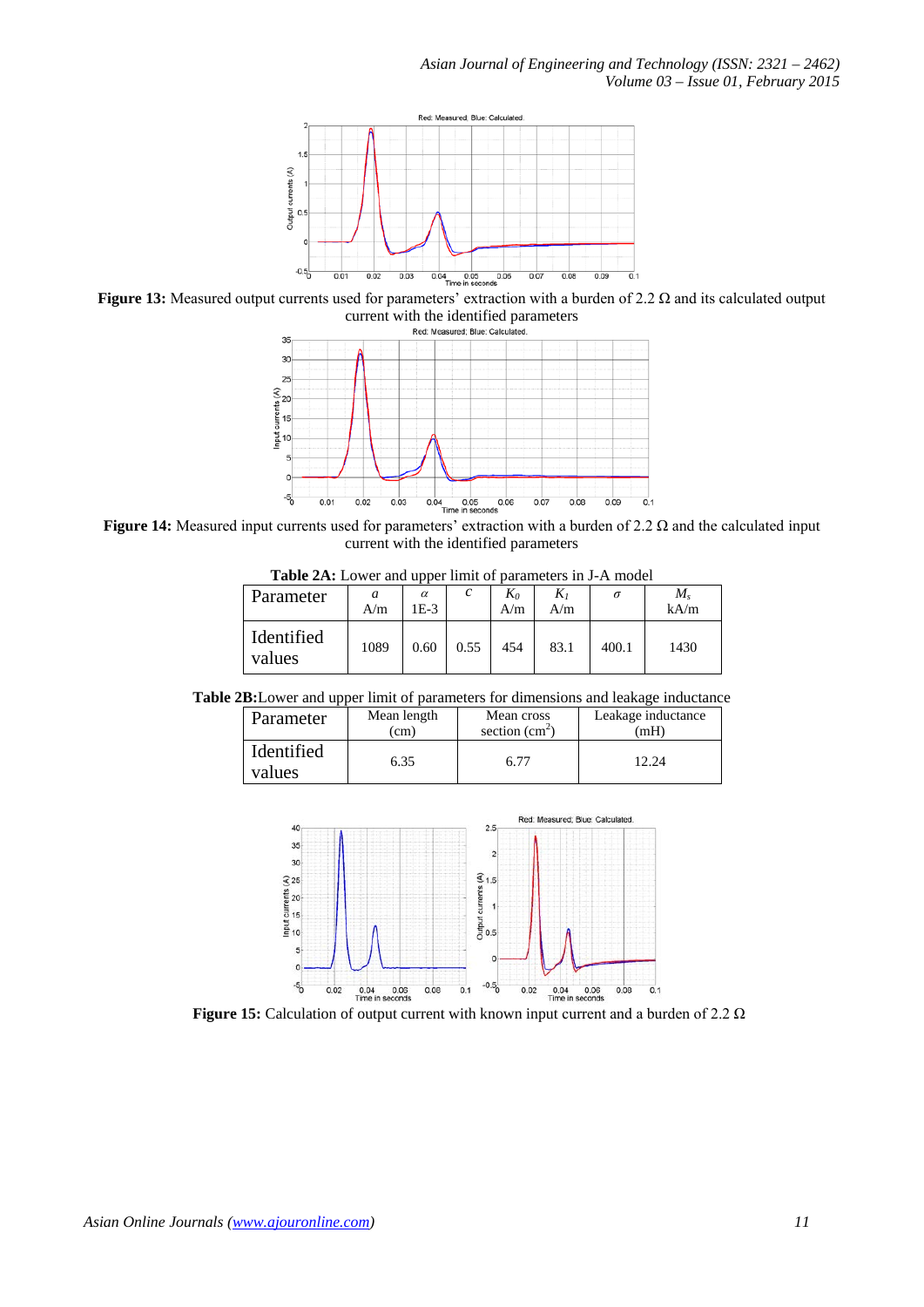

**Figure 16:** Difference of traced and measured output currents: Left – absolute difference; Right – Percent difference with respect to maximum measured output current; Red – Difference of measured input current divided by CT ratio and measured output current; Blue: Difference between traced and measured output current.

Figures 17 and 18 are the verification at a burden of 1.2  $\Omega$ , in which the input current is as high as 50 A. Again one can see that measured and calculated currents agree well.



**Figure 17:** Calculation of output current with known input current and a burden of 1.2 Ω

Figures 19 and 20 show the verification at another burden of 0 Ω, in which the input current is as high as 110 A. That is to say, the secondary side of the CT is short-circuited. From these two figures, one can again see that measured and calculated currents agree well with the identified parameters.



**Figure 18:** Calculation of input current with known output current and a burden of 1.2 Ω



**Figure 19:** Calculation of input current with known output current and a burden of 0 Ω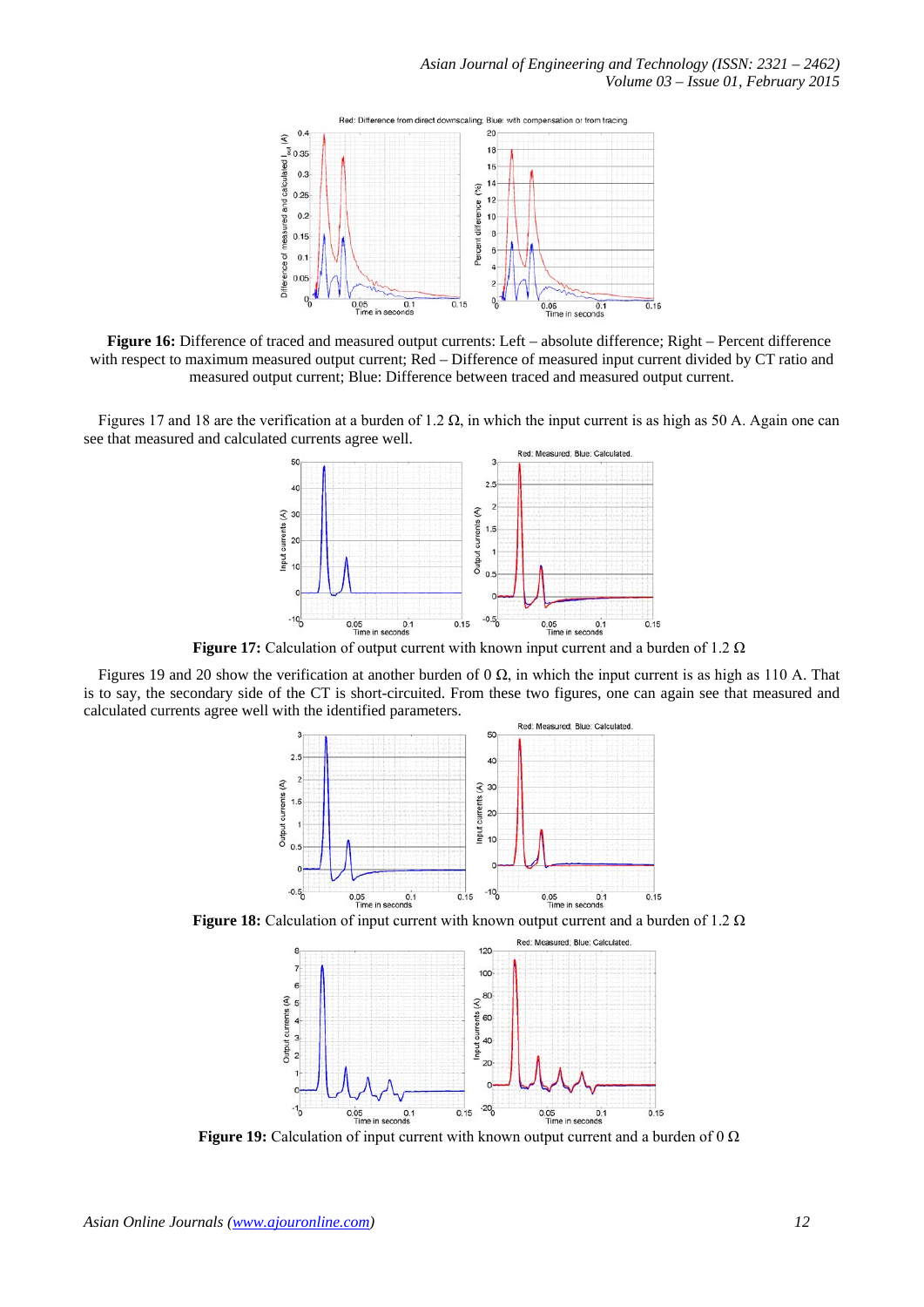

To have a further examination on the validity of the proposed algorithms, a nearly sinusoidal current was applied to the primary side of current transformer under test and the secondary side burden is 19 Ω. The reason that 19Ω burden was adopted is to make saturation happen with smaller primary side and secondary side currents. Figure 21 shows the measured primary side current referred to secondary side and measured secondary side current, from which one can see that there is a pronounced difference between them. Furthermore the secondary side current presents clear saturation. With the measured secondary side current as shown in Fig. 21, the compensation algorithm as shown in Fig. 4 was implemented to calculate the magnetizing current with the extracted parameters as shown in Table II. The calculated magnetizing current is shown in Fig. 22 and was added to the measured secondary side current to fulfil compensation purpose. The compensated current is shown in Fig. 23, where the measured primary side current referred to secondary side is also shown. From the two graphs in Fig. 23, one can see that compensated secondary current is very close to the measured primary side current referred to the secondary side. This validates the effectiveness of the proposed method.



**Figure 21:** Measured input current referred to secondary side of CT and measured output current



**Figure 22:** Calculated magnetizing current with measured output current and extracted parameters in Table 2



**Figure 23:** Measured and compensated input currents referred to secondary side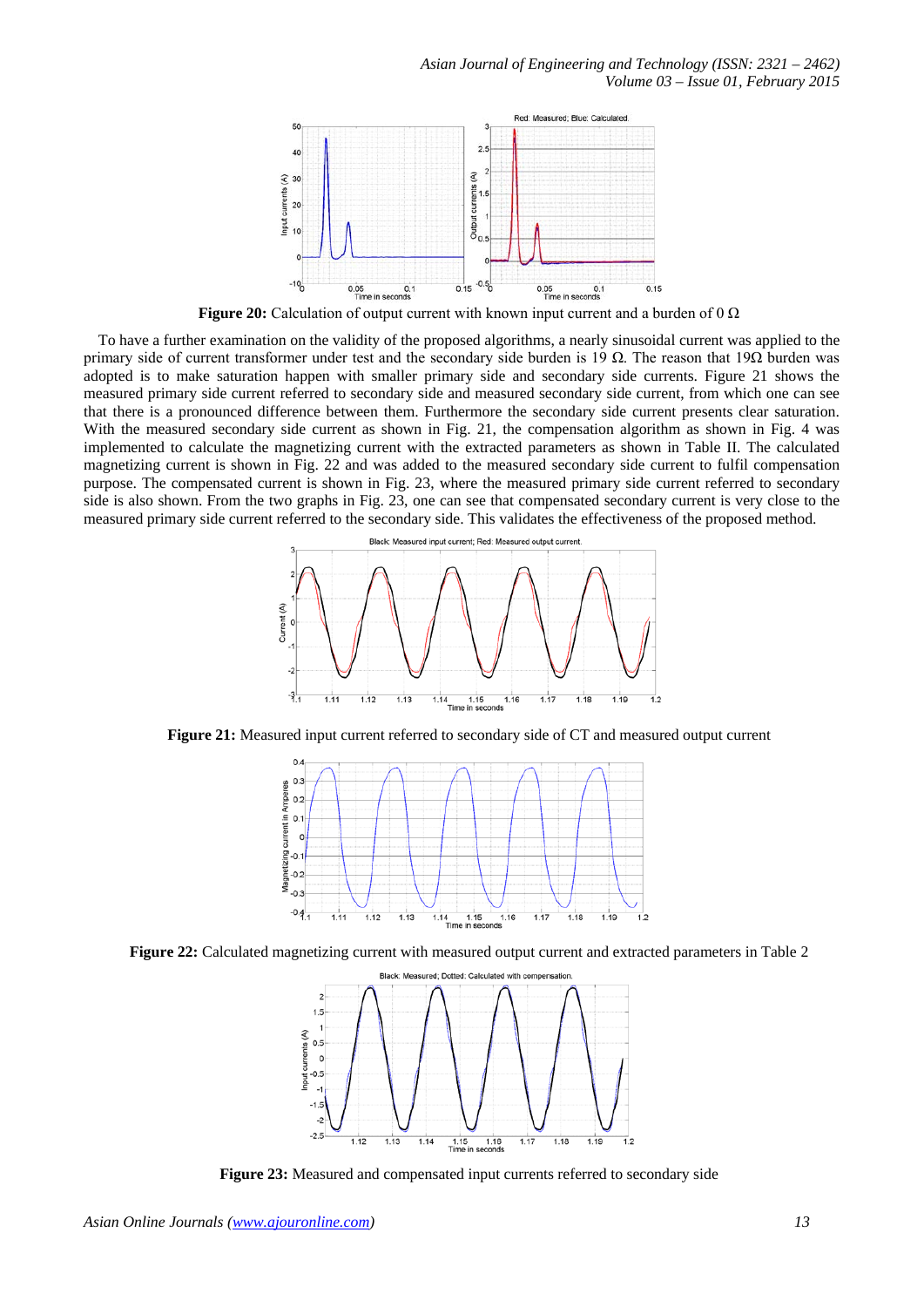As the CT under test is sealed in resin, its core dimensions are unknown. Putting these dimensions as unknowns and identifying them successfully is one of major contributions by this paper. Nevertheless, if one knows dimensions of current transformers, the proposed method will make the parameter identification much easier.

Although the pulsating current is produced to characterize a conventional magnetic-cored current transformer, it can be used to characterize optical current transformer also. To characterize current transformers with much larger ratings, one may scale up the circuit by reducing the rated secondary side voltage of 240V/18V transformer and value of inductance L1 as shown in Fig. 5.

#### **6. CONCLUSION**

This paper presents a method for identifying parameters in the Jiles-Atherton model for commercial current transformers using pulsating inrush current source and differential evolution algorithm. The pulsating inrush current is generated from a switched circuit with an inductor load. As the peak inrush current can be as high as 20 times its steadystate values flowing through the inductor, such generated large current is suitable for characterizing commercial CTs with large ratings. Furthermore the inrush current is closer to fault current soon after fault occurs than sinusoidal waveform. To demonstrate such method, an CT has been adopted in the experiment. Besides the parameters in the Jiles-Atherton model, the effective dimensions of the CT including mean length and mean cross section and leakage inductance have been chosen as the unknowns to be identified as well. It is found that the proposed method is effective in tracing and identifying all the unknowns through differential evolution algorithm. Nevertheless careful de-noising of the measured input and output current is a pre-condition for success. To fulfil this purpose, wavelet transform has been adopted. A proper selection of current level for parameter identification must be observed as well. The generated pulsating inrush current is also suitable for characterizing the performance of optical current transformers. The proposed method can be modified to fulfil CT compensation purpose for protection system to operate properly, especially under severe fault conditions, where the measured current at the secondary side could depart tremendously from the downscaled primary side current. This is our future work.

#### **7. REFERENCES**

- [1]. SadikKucuksari, and George G.Karady, "Experimental Comparison of Conventional and Optical Current Transformers", IEEE Trans. Power Del., vol. 25, no. 4, pp. 2455-2463, 2010.
- [2]. Kondrath, Nisha; Kazimierczuk, Marian K., "Bandwidth of Current Transformers", IEEE Trans. Instrum. Meas., vol. 58, no. 6, pp. 2008-2016, 2009.
- [3].Firouz Badrkhani Ajaei, Majid Sanaye-Pasand, Mahdi Davarpanah, Afshin Rezaei-Zare, and Reza Iravani, "Compensation of the Current-Transformer Saturation Effects for Digital Relays", IEEE Trans. Power Del., vol. 26, no. 4, pp. 2531-2540, 2011.
- [4].L. Dalessandro and A. Ferrero, ["A Method for the Determination of the Parameters of the Hysteresis Model of](http://apps.webofknowledge.com/full_record.do?product=UA&search_mode=Refine&qid=5&SID=T2KbFDnMHBB94Ojj836&page=1&doc=5)  [Magnetic Materials"](http://apps.webofknowledge.com/full_record.do?product=UA&search_mode=Refine&qid=5&SID=T2KbFDnMHBB94Ojj836&page=1&doc=5), IEEE Trans. Instrum. Meas., vol. 43**,** no. 4, pp. 599-605, AUG 1994.
- [5].Sy-Ruen Huang, Hong-Tai Chen, Chueh-Cheng Wu, Chau-Yu Guan, and Chiang Cheng, "Distinguishing Internal Winding Faults From Inrush Currents in Power Transformers Using Jiles-Atherton Model Parameters Based on Correlation Coefficient", IEEE Trans. Power Del., vol. 27, no. 2, pp. 548-553, 2012.
- [6].Shun-Tsai Liu , Sy-Ruen Huang, Hung-Wei Chen, Ting-Yen Hsien, "Current Transformer Module Basing the Jiles-Atherton Hysteresis Model in EMTP/ATP Simulation", IPEC: International Power Engineering Conference, Vols 1 and 2 Pages: 653-656, Published: 2005.
- [7].Ali Hooshyar and Majid Sanaye-Pasand, "CT Saturation Detection Based on Waveform Analysis Using a Variable-Length Window", IEEE Trans. Power Del., vol. 26, no. 3, pp. 2040-2-50, 2011.
- [8].N. Locci and C. Muscas, "A digital compensation method for improving current transformer accuracy", IEEE Trans. Power Del., vol.15, no. 4, pp. 1104–1109, Oct. 2000.
- [9].Y. C. Kang, U. J. Lim, S. H. Kang, and P. A. Crossley, "Compensation of the distortion in the secondary current caused by saturation and remanence in a CT", IEEE Trans. Power Del., vol. 19, no. 4, pp. 1642–1649, Oct. 2004.
- [10]. X. Wang, D. W. P. Thomas, M. Sumner, J. Paul, and S. H. L. Cabral, "Characteristics of Jiles–Atherton Model Parameters and Their Application to Transformer Inrush Current Simulation", IEEE Trans. Magn., vol. 44, no. 3, pp. 340-345, 2008.
- [11]. D.M Zhang, K.J. Tseng and Y.T. Liu, "Study on Inrush Current Phenomenon in DC-DC Converter with Isolating Transformer", AUPEC New Zealand, 2010.
- [12]. D.C. Jiles, "Frequency Dependence of Hysteresis Curves in Non-conducting Magnetic Materials", IEEE Trans. Magn., vol. 29, pp. 3490-3492, 1993.
- [13]. D. C. Jiles, "A self consistent generalized model for the calculation of minor loop excursions in the theory of hysteresis", IEEE Trans. Magn., vol. 28, pp. 2602-2604, 1992.
- [14]. D.M.Zhang, and Fletcher John, "Double-Frequency Method Using Differential Evolution for Identifying Parameters in the Dynamic Jiles-Atherton Model of Mn-Zn Ferrites", IEEE Trans. Instrumentation and Measurement, vol. 62, no. 2, pp. 460-466, 2013.